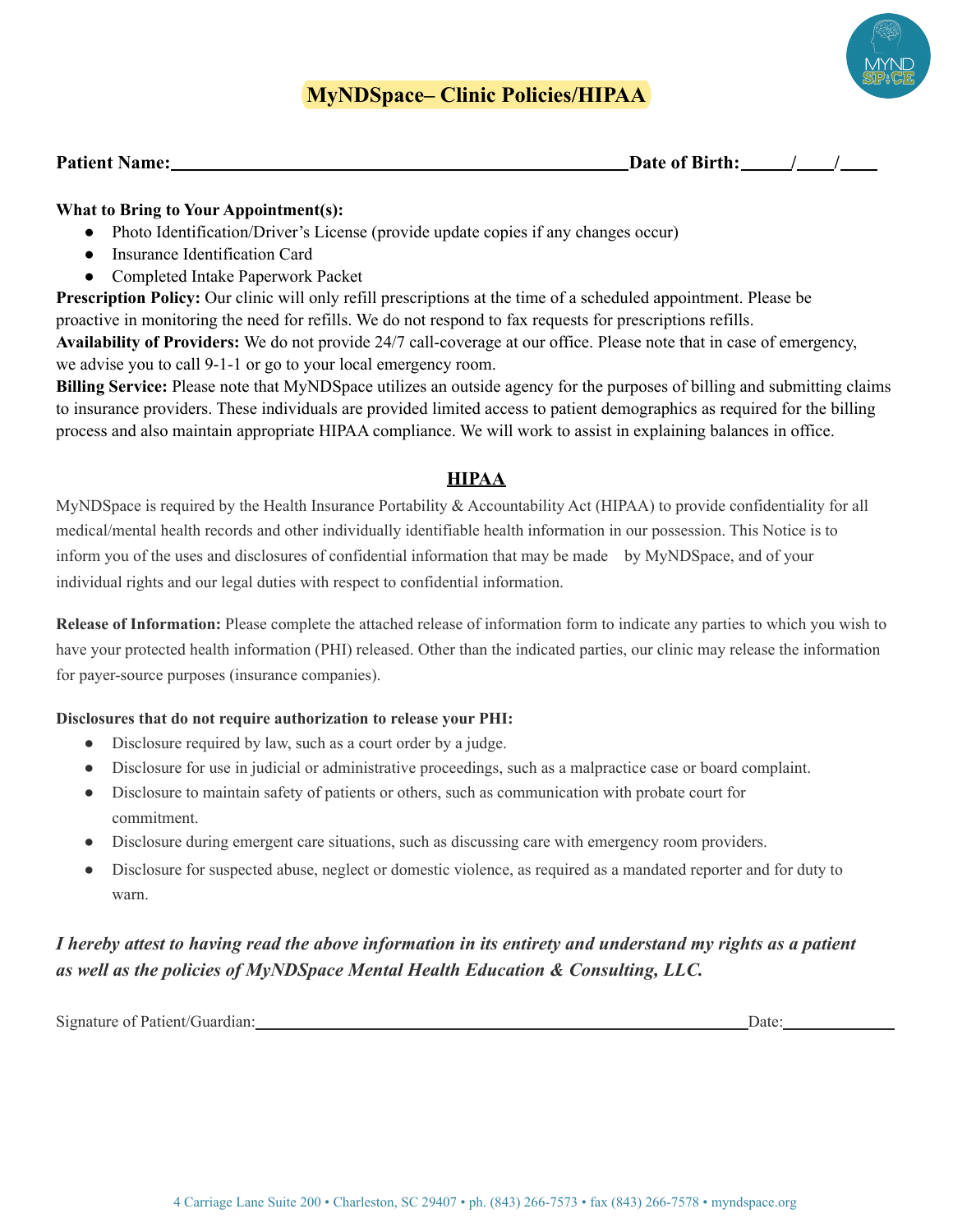# **MyNDSpace Release of Information**

| <b>Patient Name:</b> | Date of Birth: |  |  |
|----------------------|----------------|--|--|
|                      |                |  |  |

Please document below parties that you would allow medical information to be released to. It is often helpful in coordination of care if other providers are indicated on this list. Thank you!

| Name of Person | Relationship | Telephone Number | Medical     | Appointments |
|----------------|--------------|------------------|-------------|--------------|
|                | to patient   |                  | Information |              |
|                |              |                  |             |              |
|                |              |                  |             |              |
|                |              |                  |             |              |
|                |              |                  |             |              |
|                |              |                  |             |              |

## Pharmacy Name/Location: Pharmacy Name/Location: Phone: Phone: Phone: Phone: Phone: Phone: Phone: Phone: Phone: Phone: Phone: Phone: Phone: Phone: Phone: Phone: Phone: Phone: Phone: Phone: Phone: Phone: Phone: Phone: Phone:

*\*Release of information pertaining only to appropriate prescription information*

| Permission to Call Home or Cell?  | Yes | N <sub>0</sub> | Preferred $#$ :   |
|-----------------------------------|-----|----------------|-------------------|
| Permission to Leave Voicemail?    | Yes | N <sub>0</sub> |                   |
| Permission to Email               | Yes | ' No           | Email:            |
| Permission for Reminder call/text | Yes | I No           | Preferred method: |

**HIPAA and Email: Please note that many popular email services (Gmail, yahoo, Hotmail) do not utilize encrypted email. When we send you an email, or you send us an email, the information that is sent is not encrypted. This means a third party may be able to access the information and read it since it is transmitted over the internet.**

#### **For Minors:**

Due to concerns with custody, please state who has medical decision-making capacity.

| If this is not the current representative, do you give permission for any other parent/guardian to make |  |  |
|---------------------------------------------------------------------------------------------------------|--|--|
| medical decisions? $\Box$ Yes $\Box$ No                                                                 |  |  |

Name of person(s):

I hereby authorize the release of the medical information as documented above. I understand I retain the right to decline release of information to the above parties at any time and will notify staff of any changes that I wish to make in writing. I understand that in emergency situations the provider may contact other providers/caregivers to coordinate safe and appropriate care without my consent.

#### **Signature of Patient/Guardian: Date:**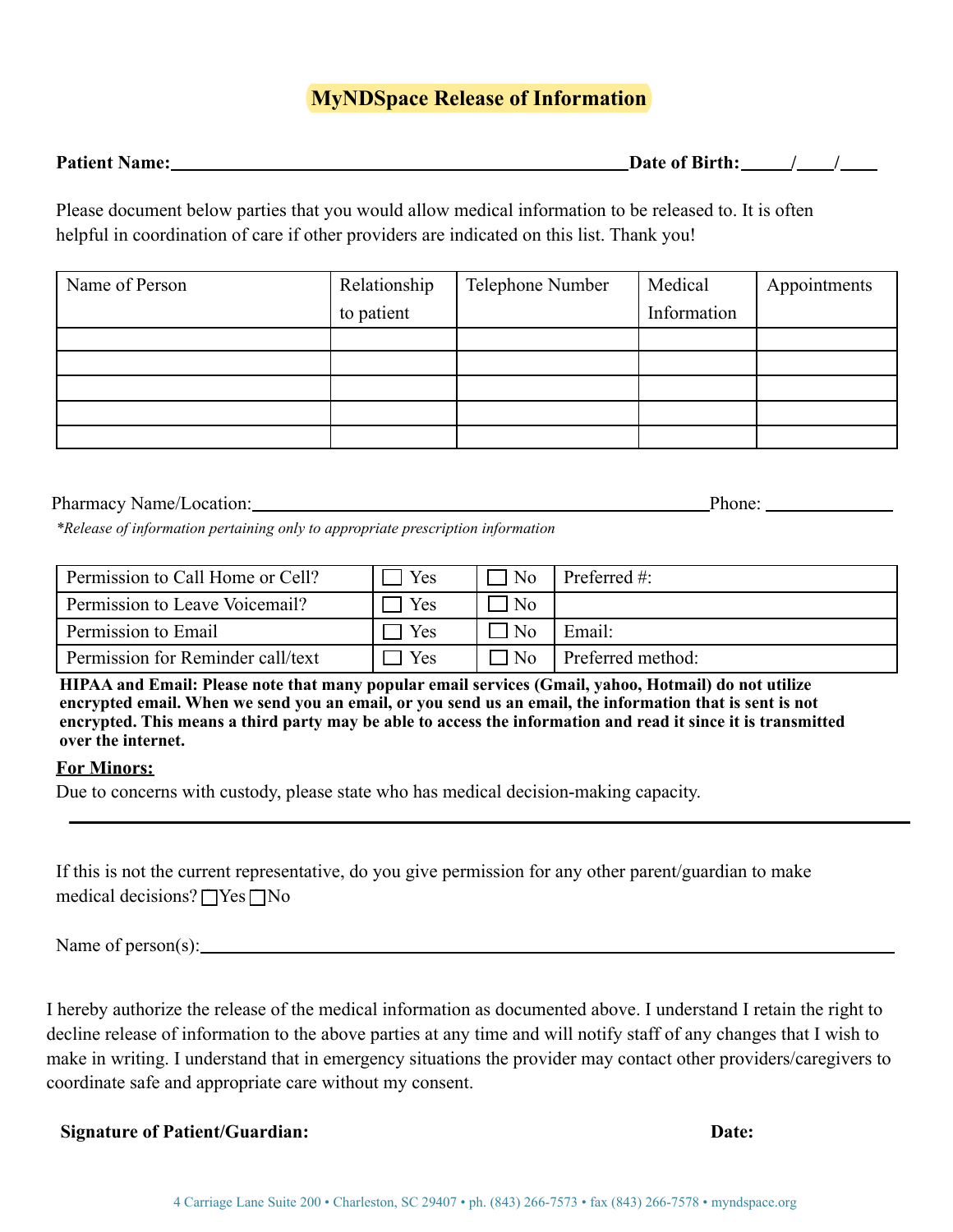# **MyNDSpace– Financial Responsibilities**

| <b>Patient Name:</b><br>Date of Birth: |  |
|----------------------------------------|--|
|----------------------------------------|--|

Below is a summary of the financial responsibilities for you as a patient here at MyNDSpace.

Patients are responsible for any remaining balances that will be represented from our billing services. We do our best to help estimate patient costs including co-pays, co-insurance, deductibles and out of pocket limits. The information provided is often not up to date when patients present to the clinic, and we do our best to work with the information provided to us. Please contact your insurance company for clarification of benefits prior to your office visits to better understand your benefits as an individual.

**Insurance Filing:** Please note that we will file your claims with the insurance providers as a courtesy. We require that you provide a current ID and copy of the insurance card. These may change over time, and we require that you inform us of any changes and provide copies of new insurance cards/information. It is important that we have the most up to date information as any errors in your information can result in denied claims. This includes insurance policy ID numbers, address changes, DOB, social security number, and telephone numbers. **Please note that you will be responsible for the balance due with denied claims.**

**Insurance Verification: Please be sure to verify coverage prior to your first visit.** You as a patient are responsible for understanding your benefits for coverage. Our staff will work to provide verification of insurance benefits prior to the first visit. This helps to assure that the provider you are seeing is covered with your benefits. You are responsible for knowing your current insurance requirements for verification and coverage. Some carriers require verification, referrals from another provider (PCP), or updates when you change providers. Please feel free to contact our staff as we can help assist with any questions.

**Payment is due at the time of the office visit**. There may also be remaining fees as a result of insurance coverage, denied claims or other fees listed below.

**Early Refills**: Requests for early refills are subject to provider discretion and require an appointment.

**Drug Screening**: It is our policy to conduct periodic drug screens. Drug screens may be collected via oral swab or urine specimen. In the event that drug screens are not covered by your insurance provider, you will be subject to an additional fee of \$25.00 at the time of screening.

**Cancellation/No-show Policy:** It is our policy that you are responsible for being aware of your upcoming appointments. We understand that certain circumstances arise that can result in the need to reschedule an appointment. We require 24-hour notice for cancellations, otherwise you may be charged a \$50 fee for not showing up to your scheduled appointments. Please call the office at any time at (843)266-7573 or email at admin@myndspace.org. If you are unable to reach us, please feel free to leave a message. We will return the call when time allows. If you do not hear back, please call again to confirm that the appointment has been rescheduled.

**Office/Administrative Fees:** Please note that office staff is often required to provide documentation to patients, providers and outside agencies. The following are rates for the services rendered to complete that service.

**Letters/Forms/Completed Paperwork for outside agencies: \$25.00 Copies of Medical Records: \$30 per page**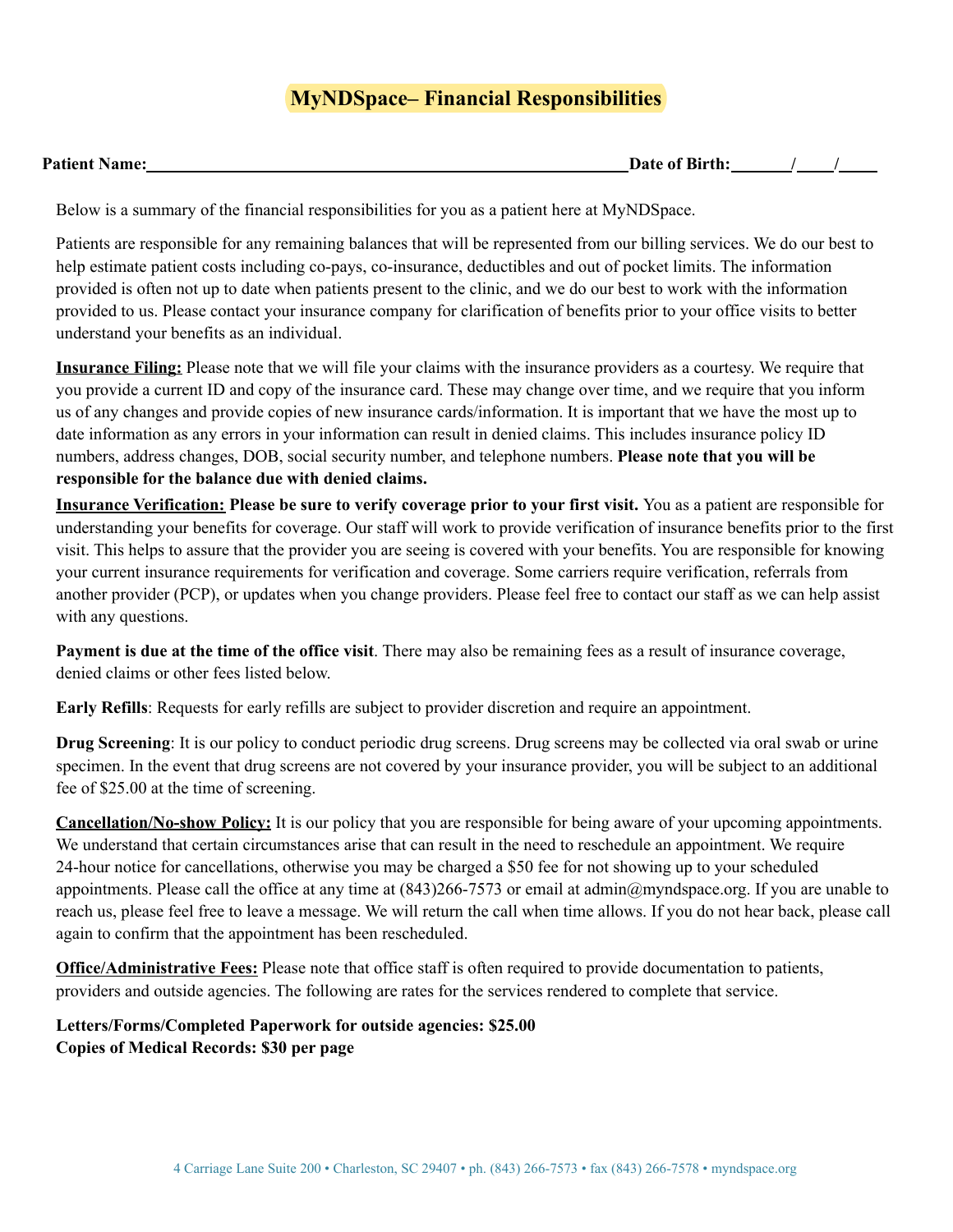*I hereby acknowledge that I have read all of the above information regarding my responsibility as a patient at MyNDSpace, and I agree to these terms.*

| Patient/Guardian Signature: | Jate |
|-----------------------------|------|
|                             |      |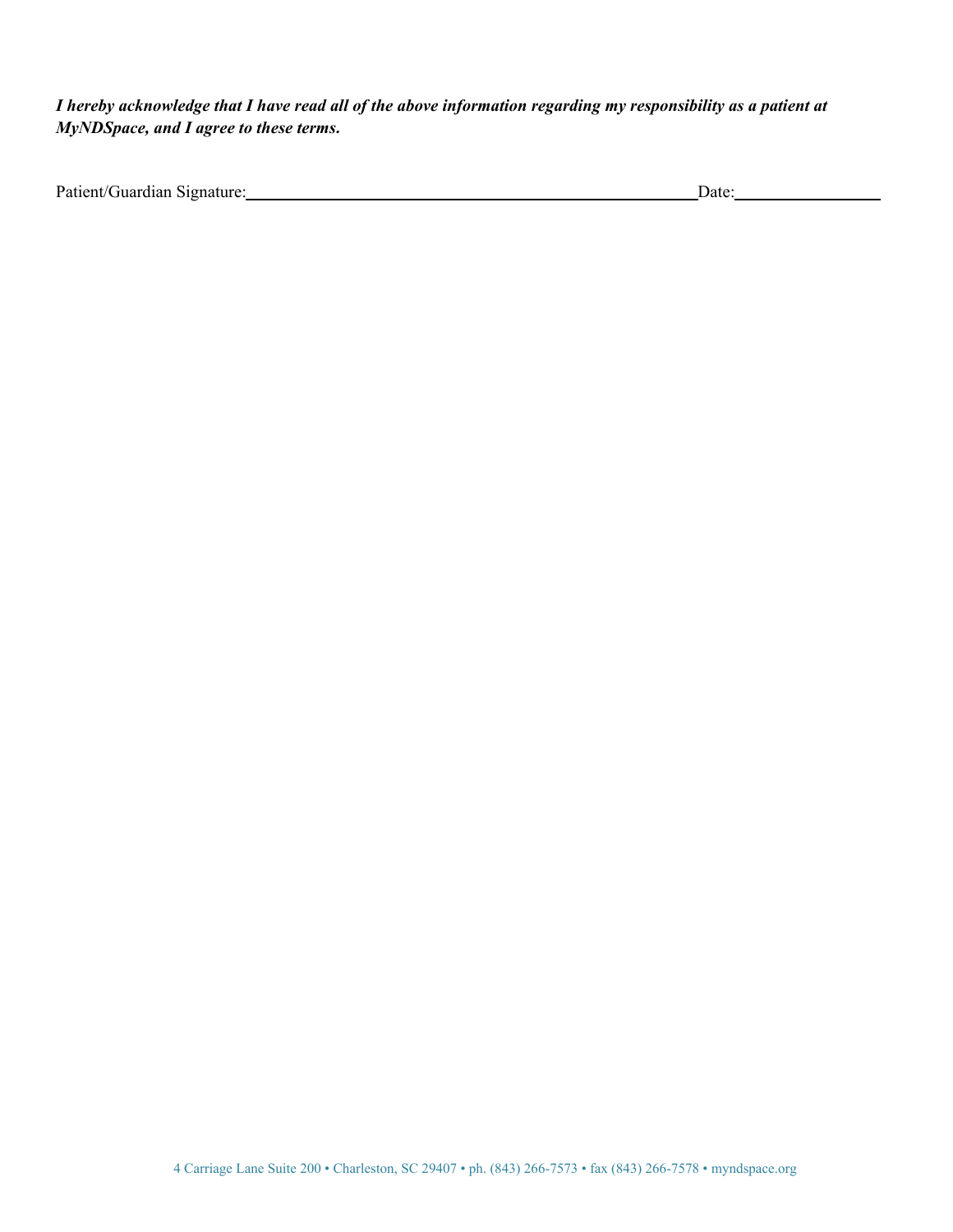# **MyNDSpace Intake Form**

| Name                                                                                                                                                                                                                                                                    |                                                                                                                                                                                                                                                                                                                                                                                                                                                                                                                                        |                                                                                                                                                                                            | Date                                                                                                                                   |  |
|-------------------------------------------------------------------------------------------------------------------------------------------------------------------------------------------------------------------------------------------------------------------------|----------------------------------------------------------------------------------------------------------------------------------------------------------------------------------------------------------------------------------------------------------------------------------------------------------------------------------------------------------------------------------------------------------------------------------------------------------------------------------------------------------------------------------------|--------------------------------------------------------------------------------------------------------------------------------------------------------------------------------------------|----------------------------------------------------------------------------------------------------------------------------------------|--|
| What are the problem(s) for which you are seeking help?                                                                                                                                                                                                                 |                                                                                                                                                                                                                                                                                                                                                                                                                                                                                                                                        |                                                                                                                                                                                            |                                                                                                                                        |  |
|                                                                                                                                                                                                                                                                         |                                                                                                                                                                                                                                                                                                                                                                                                                                                                                                                                        |                                                                                                                                                                                            |                                                                                                                                        |  |
|                                                                                                                                                                                                                                                                         | 2.                                                                                                                                                                                                                                                                                                                                                                                                                                                                                                                                     |                                                                                                                                                                                            |                                                                                                                                        |  |
|                                                                                                                                                                                                                                                                         | 3.                                                                                                                                                                                                                                                                                                                                                                                                                                                                                                                                     |                                                                                                                                                                                            |                                                                                                                                        |  |
| $\Box$ Depressed mood<br>$\Box$ Unable to enjoy<br>activities<br>$\Box$ Sleep pattern<br>disturbance<br>$\Box$ Loss of interest<br>$\Box$ Concentration/<br>forgetfulness<br>$\Box$ Change in appetite<br>Excessive guilt $\Box$<br>$\Box$ Fatigue<br>□Decreased libido | Current Symptoms Checklist: (check once for any symptoms present, twice for major symptoms)<br>$\Box$ Racing thoughts<br>$\Box$ Impulsivity<br>$\Box$ Increase risky behavior<br>Increased libido<br>Decreased need for sleep<br>$\Box$ Excessive energy<br>$\Box$ Increased irritability<br>$\Box$ Crying spells                                                                                                                                                                                                                      | $\Box$ Poor focus<br>$\Box$ Distractibility<br>$\Box$ Interrupting others<br>□ Getting off task<br>Mood Swings<br>□ Checking Behaviors<br>$\Box$ Difficulty in crowds<br>$\Box$ Nightmares | $\Box$ Excessive worry<br>Anxiety attacks $\Box$<br>Avoidance $\square$<br>Hallucinations $\Box$<br>Suspiciousness $\square$<br>Other: |  |
| <b>Suicide Risk Assessment</b><br>How often do you have these thoughts?<br>Would anything make it better?                                                                                                                                                               | Have you ever had feelings or thoughts that you didn't want to live? $\Box$ Yes $\Box$ No<br>No. If YES, please answer the following. If NO, please skip to the next section.<br>Do you <b>currently</b> feel that you don't want to live? $\Box$ Yes $\Box$ No<br>When was the last time you had thoughts of dying?<br>Has anything happened recently to make you feel this way?<br>Is the method you would use readily available? __________________________________<br>Is there anything that would stop you from killing yourself? | <u> 1989 - Johann John Stein, mars an deus Amerikaansk kommunister (</u>                                                                                                                   |                                                                                                                                        |  |
| Have you ever tried to kill or harm yourself before?                                                                                                                                                                                                                    |                                                                                                                                                                                                                                                                                                                                                                                                                                                                                                                                        |                                                                                                                                                                                            |                                                                                                                                        |  |

Do you have access to guns? If yes, please explain.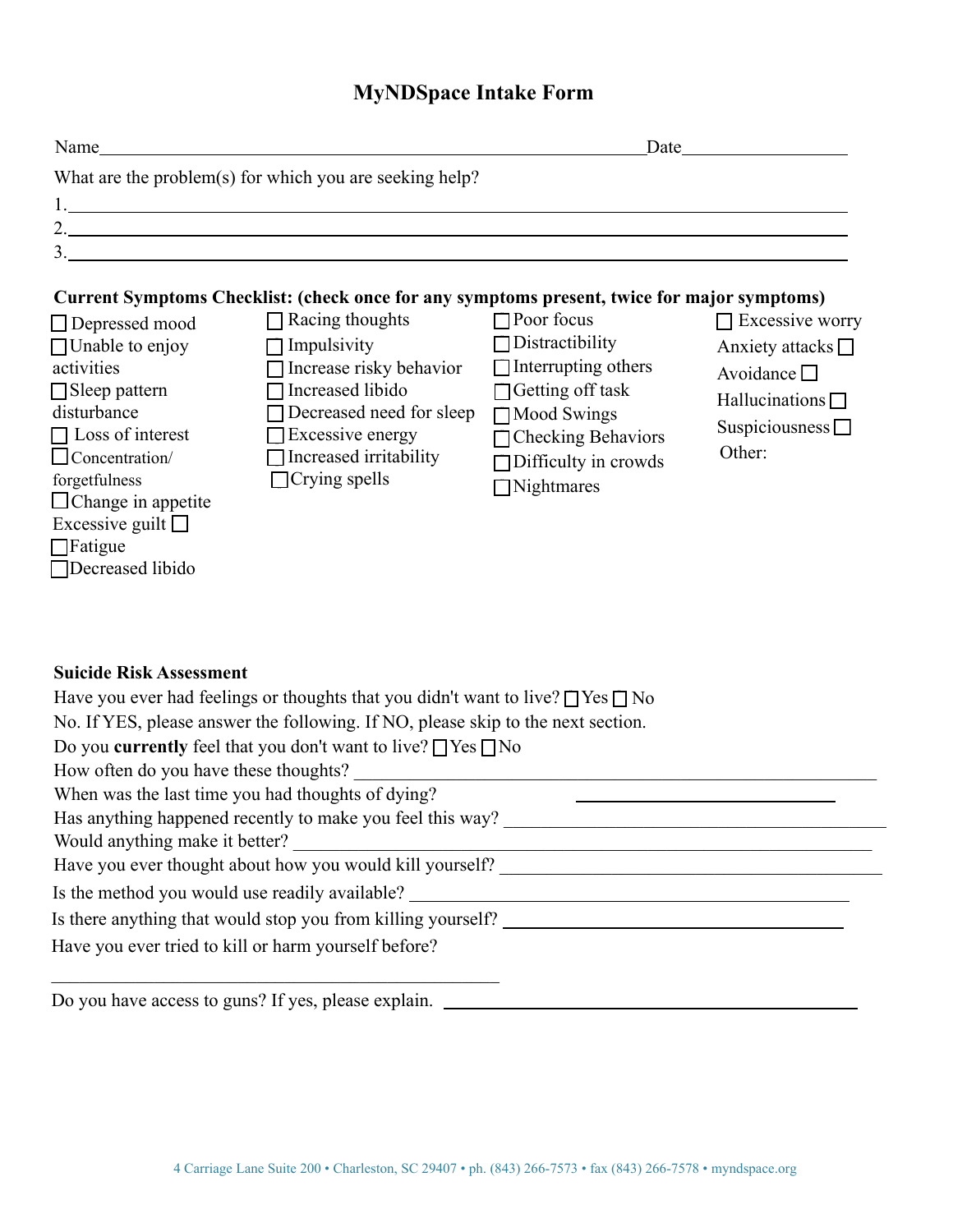**Past Psychiatric Medications:** Please list Name, Dose and What you remember about the effect.

**Psychiatric Hospitalization** () Yes () No If yes, describe for what reason, when and where.

Reason Date Hospitalized Where

#### **Substance Use:**

Have you ever been treated for alcohol or drug use or abuse?  $\Box$  Yes  $\Box$  No If yes, for which substances? When?

Check if you have ever tried the following:

| If yes, how long and when did you last use? |
|---------------------------------------------|
|                                             |
|                                             |
|                                             |
|                                             |
|                                             |
|                                             |
|                                             |
|                                             |
|                                             |
|                                             |
|                                             |
|                                             |
|                                             |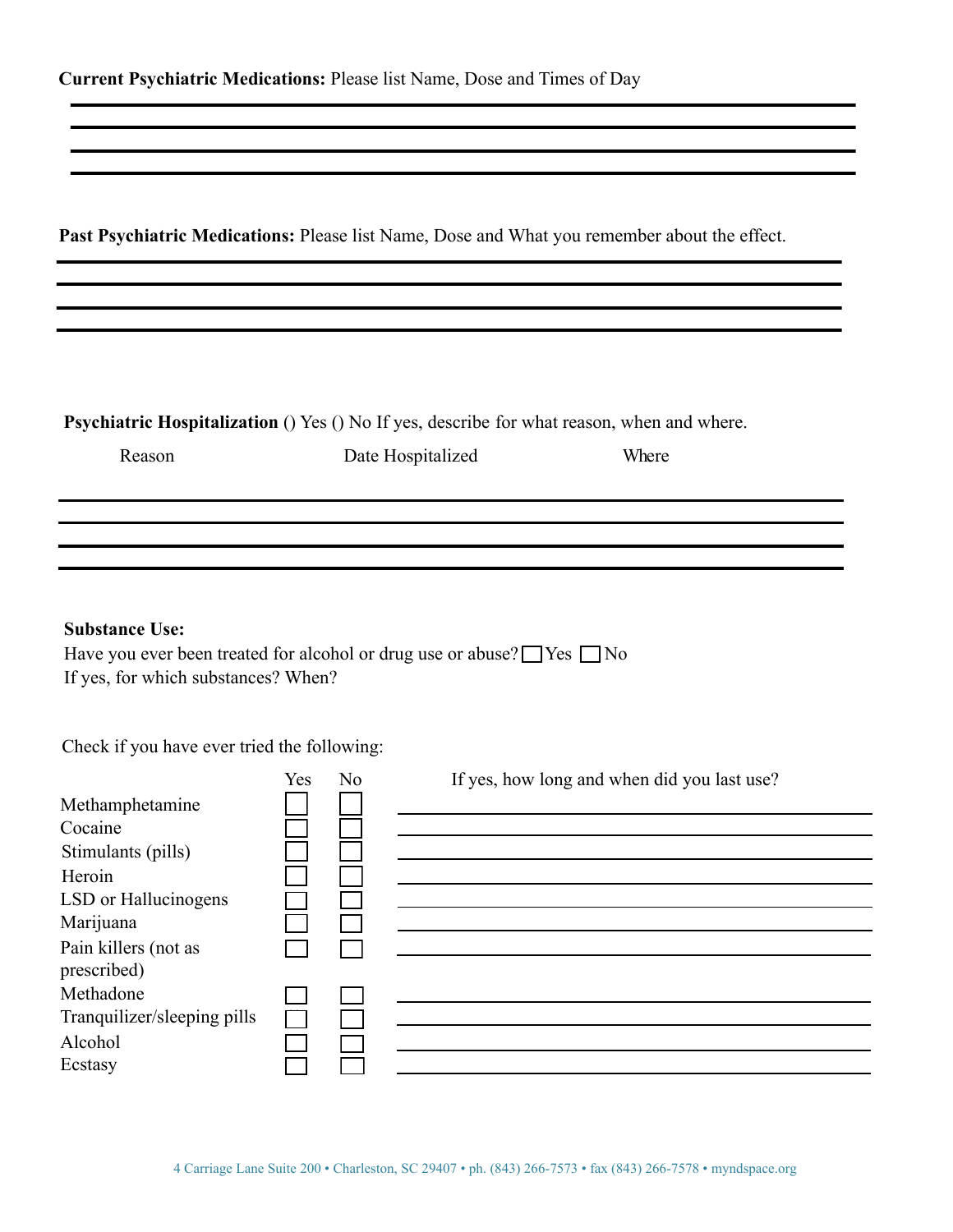# **Consent for Behavioral Health Treatment**

**Consent to Services:** I voluntarily consent that I will participate in a behavioral health treatment (e.g. psychological or psychiatric) by staff from MyNDSpace Mental Health Education & Consulting, LLC. Treatment may be provided by a licensed counselor, a psychologist, a psychiatric nurse practitioner, a psychiatrist, or an individual supervised by any of the professionals listed. Services may include interviews, assessment or testing, psychotherapy, and/or medication management.

**Risks & Benefits:** Behavioral health treatment has both benefits and risks. Risks may include experiencing uncomfortable feelings because the process often requires discussing difficult aspects of one's life. However, treatment has been shown to have benefits. It often leads to a significant reduction in feelings of distress, increased satisfaction in relationships, greater awareness and insight, increased skills and resolutions to specific problems. Some individuals may not improve because of treatment or may terminate before it is clinically indicated. In addition individuals may experience side effects from psychotropic. It is important to keep your clinician advised of any difficulty you may encounter during your treatment.

**Treatment Compliance:** After 3 repeated absences/failure to participate in services may result in discontinuation of services. If you are not scheduling sessions and/or arriving for sessions for a continuous period, we will assume you are voluntarily terminating services with us. After 6 months, you will be required to participate in another intake and assessment process.

**Cause for Termination:** If it is deemed that the services we provide are not beneficial for you, a decision could be made to discontinue services. Disorderly Conduct, Threatening Behavior, and/or failure to treat other clients and staff with respect can result in discharge from our services. Failure to maintain the confidentiality of others accessing services can result in discontinuation of services. MyNDSpace reserves the right to discharge clients for reasons not mentioned in this informed consent, should the need arise. Such dismissal from services would not happen without justifiable cause.

#### **Emergency Contact: Please provide contact information for individuals we may contact on your behalf.**

| Name:                    | Phone Number: |
|--------------------------|---------------|
| Relationship to Patient: |               |
| Name:                    | Phone Number: |
| Relationship to Patient: |               |

I have read and understand all conditions set forth in this Informed Consent. I consent to participate in MyNDSpace Mental Health Services.

I have read and agree with the conditions set forth in the Informed Consent. I agree to allow my minor child (name of minor) to participate in MyNDSpace Mental Health Services.

| Client/Parent Signature | Jate |
|-------------------------|------|
| Witness Signature       | Jate |

Expiration of Consent: This consent will expire at the time of discharge from behavioral health services from MyNDSpace Mental Health Education & Consulting, LLC.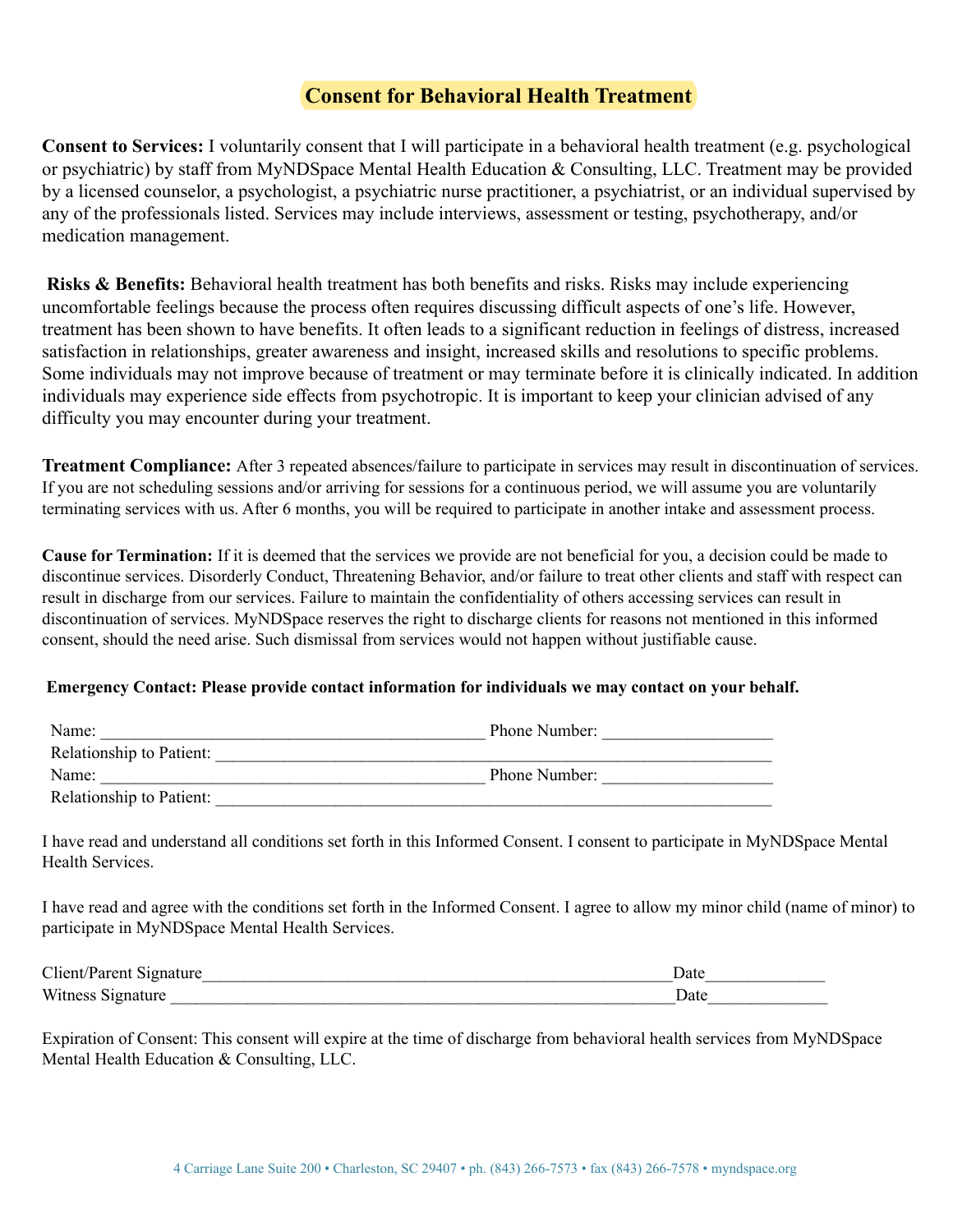# **2022 Informed Consent For Telemedicine Services**

| <b>Patient Name:</b>      |                                                                                                 | Date of Birth: | Today's Date: |
|---------------------------|-------------------------------------------------------------------------------------------------|----------------|---------------|
| <b>Practitioner Name:</b> | $\Box$ Cerissa Hugie<br>$\Box$ Megan Mahoney<br>$\Box$ Crystal Clevenger<br>$\Box$ Other Staff: |                |               |

## **INTRODUCTION**

Telemedicine involves the use of electronic communications to enable health care providers at different locations to share individual patient medical information for the purpose of improving patient care. Providers may include primary care practitioners, specialists, and/or subspecialists. The information may be used for diagnosis, therapy, follow---up and/or education, and may include any of the following:

- Patient medical records
- Medical images
- Live two-way audio and video
- Output data from medical devices and sound and video files

Electronic systems used will incorporate network and software security protocols to protect the confidentiality of patient identification and imaging data and will include measures to safeguard the data and to ensure its integrity against intentional or unintentional corruption.

#### **EXPECTED BENEFITS**

- Improved access to medical care by enabling a patient to remain in his/her office (or at a remote site) while the physician obtains test results and consults from healthcare practitioners at distant/other sites.
- More efficient medical evaluation and management.
- Obtaining expertise of a distant specialist.

#### **POSSIBLE RISKS**

As with any medical procedure, there are potential risks associated with the use of telemedicine. These risks include, but may not be limited to:

- In rare cases, information transmitted may not be sufficient (e.g. poor resolution of images) to allow for appropriate medical decision making by the physician and consultant(s);
- Delays in medical evaluation and treatment could occur due to deficiencies or failures of the equipment;
- In very rare instances, security protocols could fail, causing a breach of privacy of personal medical information;
- In rare cases, a lack of access to complete medical records may result in adverse drug interactions or
- allergic reaction or other judgment error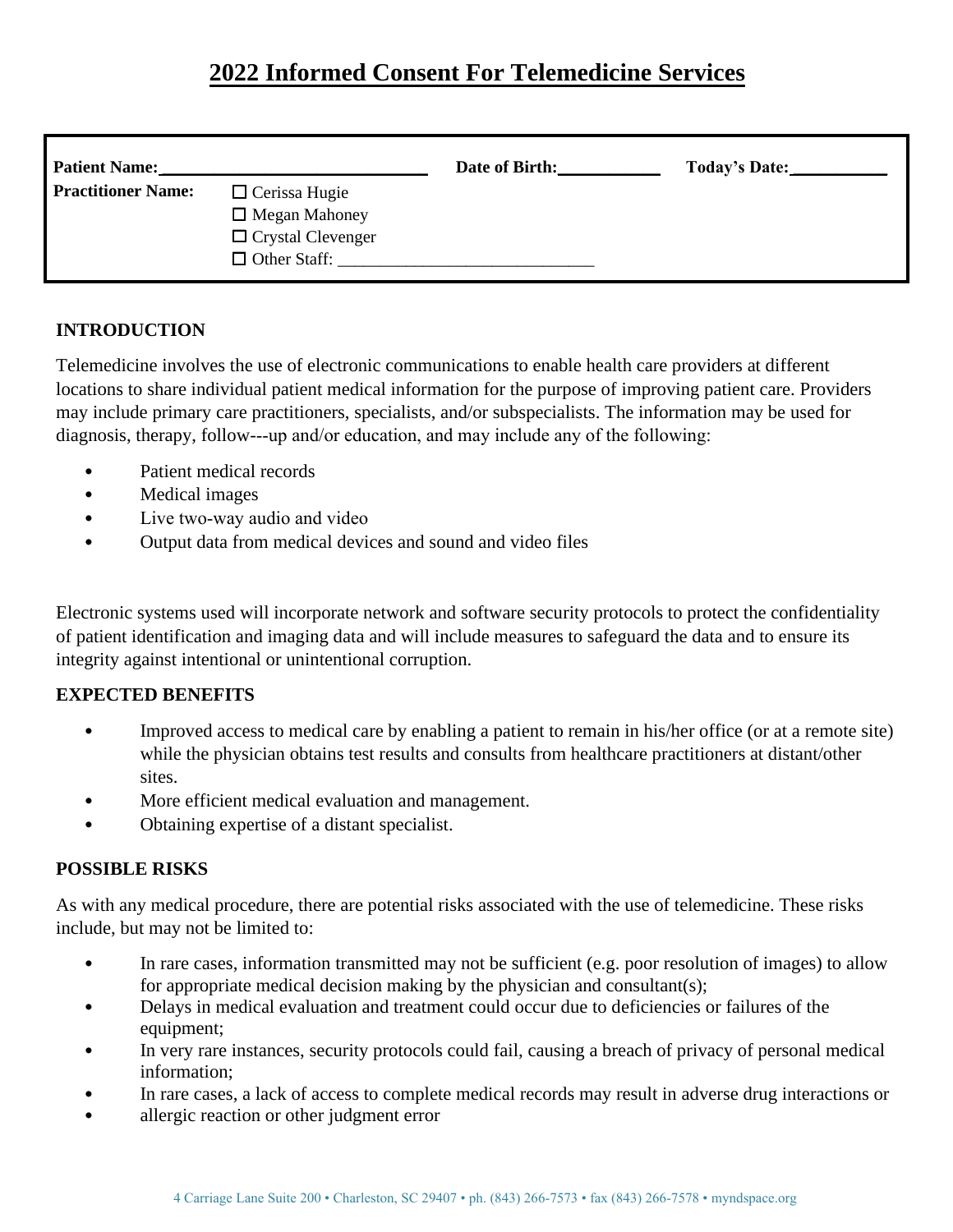# *BY SIGNING THIS FORM, I ATTEST TO AND UNDERSTAND THE FOLLOWING:*

- 1. I understand that the laws that protect privacy and the confidentiality of medical information also apply to telemedicine, and that no information obtained in the use of telemedicine which identifies me will be disclosed to researchers or other entities without my consent.
- 2. I understand that if I am in such mental or emotional condition to be a danger to myself or others, my physician has the right to break confidentiality to prevent the threatened danger. Further, I understand that the dissemination of any personally identifiable images or information from the Telehealth interaction to any other entities shall not occur without my written consent.
- 3. I understand that I have the right to withhold or withdraw my consent to the use of telemedicine in the course of my care at any time, without affecting my right to future care or treatment,
- 4. I understand that I have the right to inspect all information obtained and recorded in the course of telemedicine interaction, and may receive copies of this information for a reasonable fee,
- 5. I understand that it is my duty to inform MyNDSpace of electronic interactions regarding my care that I may have with other healthcare providers.
- 6. I understand that I may expect the anticipated benefits from the use of telemedicine in my care, but that no results can be guaranteed or assured.
- 7. My practitioner will respond to communications and routine messages within 48-72 hours on business days or on the next business day following weekends, holidays, or vacations.
- 8. It is my responsibility to maintain privacy on the client end of communication. Insurance companies, those authorized by the client, and those permitted by law may also have access to records or communications.
- 9. The laws and professional standards that apply to in‐person outpatient services also apply to telehealth services. This document does not replace other agreements, contracts, or documentation of informed consent.
- 10. I attest that I am a resident and or located in the state of South Carolina and will be present in the state of South Carolina during all telehealth encounters with MyNDSpace Practitioners.

## **PATIENT CONSENT TO THE USE OF TELEMEDICINE**

I have read and understand the information provided above regarding telemedicine, have discussed it with my physician or such assistants as may be designated, and all of my questions have been answered to my satisfaction. I hereby give my informed consent for the use of telemedicine in my medical care.

## **I hereby authorize MyNDSpace Mental Health Education and Consulting to use telemedicine in the course of my diagnosis and treatment.**

**\_\_\_\_\_\_\_\_\_\_\_\_\_\_\_\_\_\_\_\_\_\_\_\_\_\_\_\_\_\_\_\_\_\_\_\_\_\_\_\_\_\_\_\_\_ \_\_\_\_\_\_\_\_\_\_\_\_\_\_\_\_\_ Patient's Signature Date (Or Authorized Person To Sign For Patient)** 

**\_\_\_\_\_\_\_\_\_\_\_\_\_\_\_\_\_\_\_\_\_\_\_\_\_\_\_\_\_\_\_\_\_\_\_\_\_\_\_ If Authorized Signer, Relationship To Patient** 

**\_\_\_\_\_\_\_\_\_\_\_\_\_\_\_\_\_\_\_\_\_\_\_\_\_\_\_\_\_\_\_\_\_\_\_\_\_\_\_\_\_\_\_\_\_\_\_\_\_\_\_\_\_\_\_\_\_\_\_** 

**Physician's/Practitioners Signature**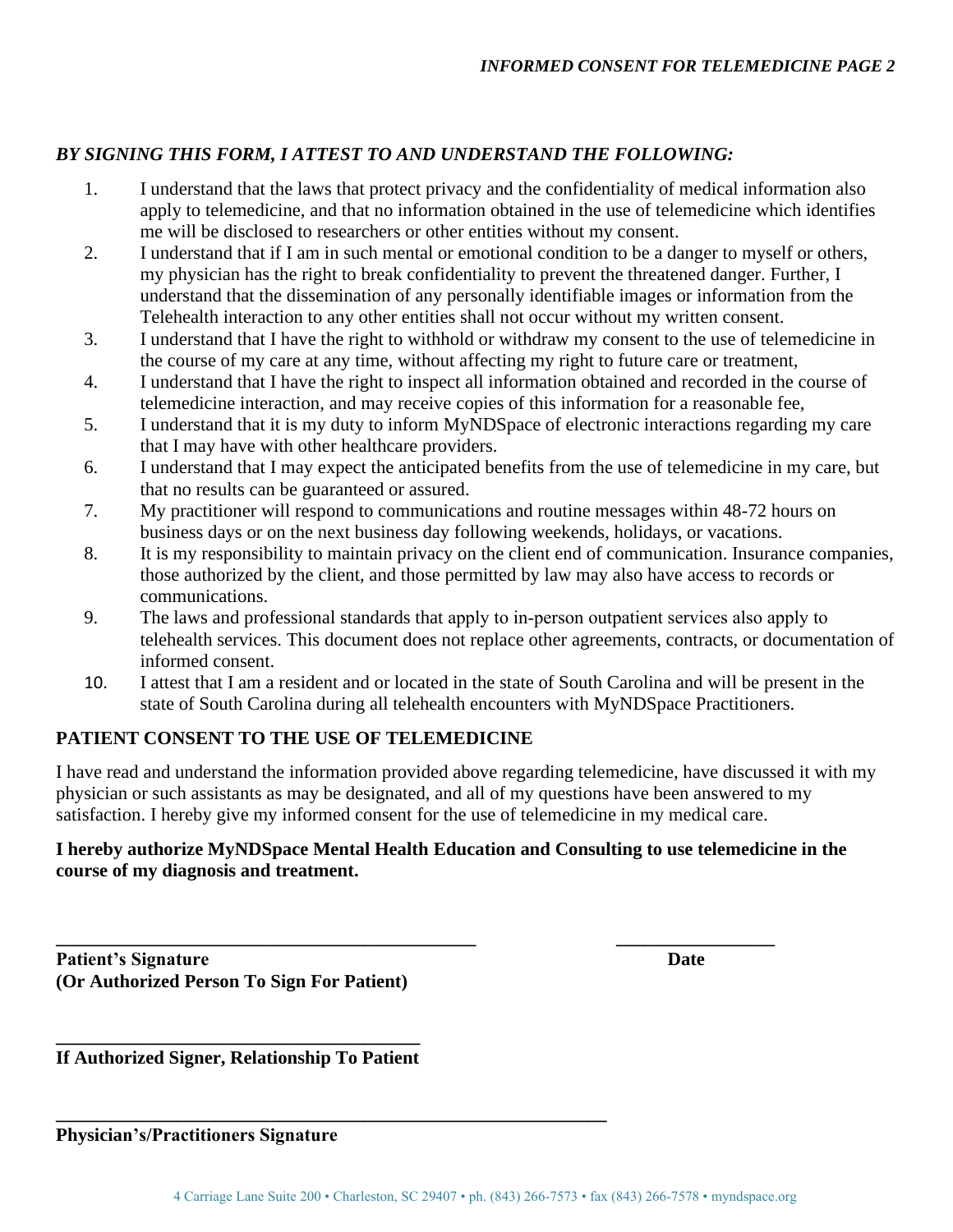# **Telemedicine Protocol for MyNDSpace**

**Service:** Telepsychiatry services are provided by the practitioners at MyNDSpace Mental Health Education and Consulting, from a distant site equipped with a secure two-way, real time interactive telecommunication system (TriMed/Doximity) to a member in a qualifying originating site i.e. home (Resident of South Carolina).

**Provider:** MyNDSpace Treatment Team; Psychiatrist and/or Psychiatric Mental Health Nurse Practitioner, licensed professional counselors, licensed social workers, substance abuse counselors and physician assistants

**Provider Location**: Primarily at MyNDSpace medical office which is located at 4 Carriage Lane Ste. 200 Charleston, SC 29407. Access will be done through TriMed/Doximity.

**Eligible Medical Services**: Services that are eligible for reimbursement include consultation, office visits, individual and family psychotherapy and pharmacologic management delivered via a telecommunications system. The use of a telecommunications system may substitute for a face-to-face, "hands on" encounter for consultation, office visits, individual/family psychotherapy and pharmacologic management.

**Services:** Telemedicine clinicians at MyNDSpace will provide a full range of psychiatric services via teleconferencing technology to patients, including assessment, screening, diagnosis, psychotherapy and treatment of patients and determining the degree of disabilities in patients. The Psychiatrist and/or Psychiatric Mental Health Nurse Practitioner will be providing psychiatric interventions including monitoring and management of their psychiatric condition to include medication management. The psychiatrist, psychiatric mental health nurse practitioner, licensed professional counselors, licensed social workers, substance abuse counselors and physician assistants will provide supportive psychotherapy and psychoeducation about diagnosis, possible comorbidities, prognosis including, treatment plan/options and possible complications of the disease, and psychiatric interventions.

Psychiatrist and/or Psychiatric Mental Health Nurse Practitioner will prescribe medication to patients as deemed necessary and will conduct periodic medication management and re-evaluations as deemed necessary. Additional services include the prescription, direction, and administration of psychotherapeutic treatments or medications to treat mental, emotional, or behavioral disorders, and if necessary ongoing collaboration with physicians, psychologists, social workers, psychiatric nurses, or other professionals to discuss treatment plans and progress.

**Provider and Facility Guidelines:** The psychiatrist and/or Psychiatric Mental Health Nurse Practitioner, licensed social workers, licensed professional counselors, substance abuse counselors, and physician assistants will practice within the scope of their specialty and practice within the standard of care for their area.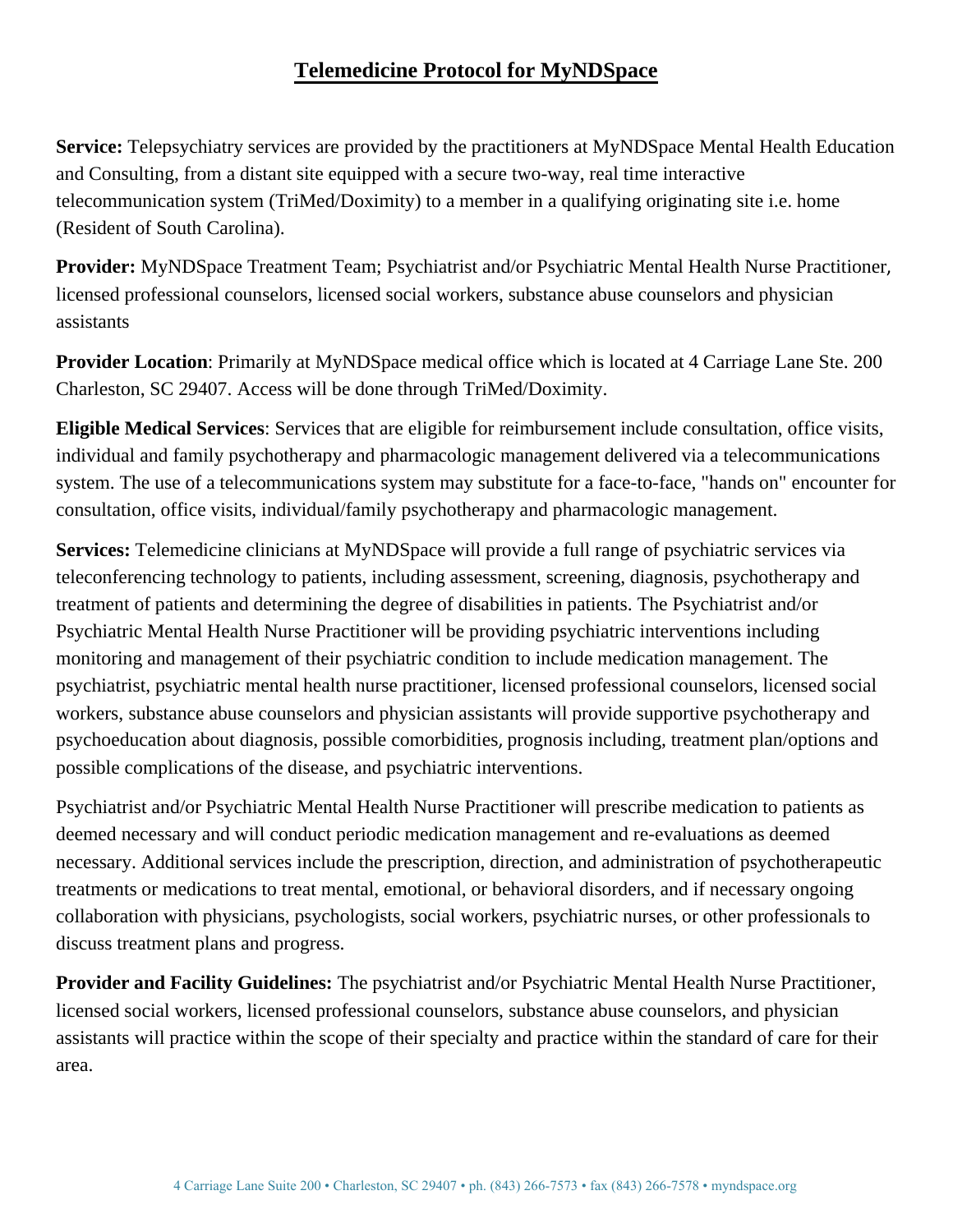Assessment and diagnosis, psychotherapy and medication management should be consistent with generally accepted standards of practice for the treatment of the identified behavioral health condition.

**Platform:** The telepsychiatry program will be using TriMed/Doximity which is a HIPAA Compliant software services and solutions for video conferencing with patients. Patients will be invited by their designated providers to TriMed/Doximity account to conduct video conferencing during the patient scheduled appointment.

### **Reimbursement for Telepsychiatry**

Telepsychiatry is covered by some health insurances, however please note that if your insurance does not cover this service, patients will be required to pay the full fee for service.

**Agreement Of Financial Responsibility**: All patients will be required to sign an agreement of financial responsibility as patients will be responsible for all payments owed to MyNDSpace Mental Health Education and Consulting for services rendered to them. Please note that patient is responsible for all copay, coinsurance and deductible amounts owed to practitioner(s) at the time service is rendered.

# **FEE SCHEDULE FOR TELEPSYCHIATRY:**

Psychiatric diagnostic interview examination 90972 – \$200.00 (50 Minutes) Outpatient Telehealth Pharmacologic Management –99213 GT-\$80.00 (15 min) Outpatient Telehealth Pharmacologic Management –99214 GT-\$125.00 (25 min) Individual Psychotherapy – 90837 - \$150.00 (53 min+)

| <b>Patient Signature:</b> |  |
|---------------------------|--|
|                           |  |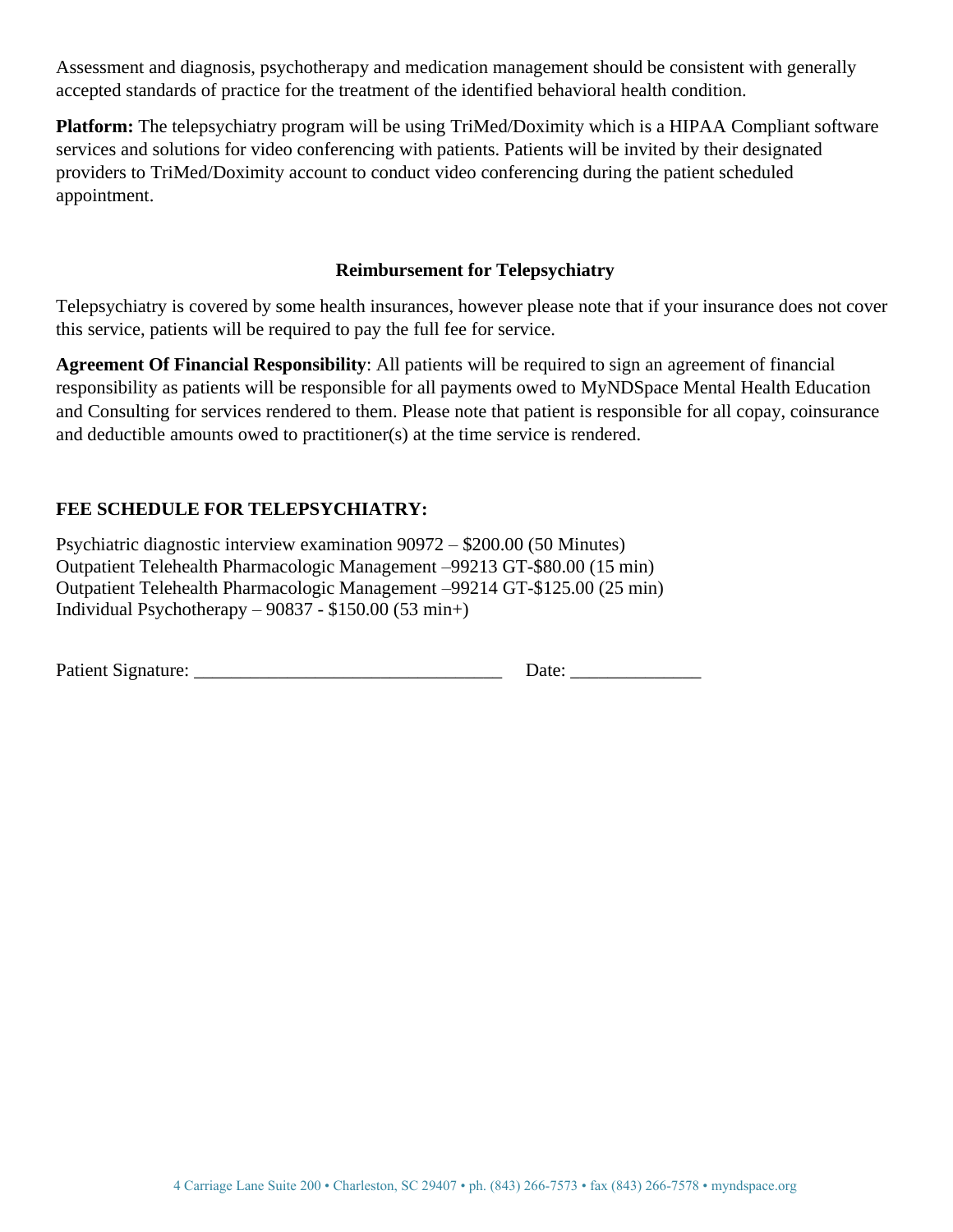# **No Surprises Disclosure**

In compliance with the No Surprises Act that went into effect January 1, 2022, there is now a Federal requirement for Health Care Providers to inform all healthcare consumers of their Federal rights and protections against "surprise billing".

This Act requires that we notify you of your federally protected rights to receive a notification when services are rendered by a NON-PARTICIPATING/OUT OF NETWORK healthcare provider. This allows the option for consumers to make the choice to receive care from an in-network provider if one is available.

Additionally, there is a requirement to provide all healthcare consumers with a Good Faith Estimate (GFE) of the cost of services for the duration of treatment. It is difficult to determine the actual length of treatment for mental health care; therefore, the estimate is based on the average length of treatment.

There is also a list of fees that you may incur throughout your care at MyNDSpace that are in addition to direct counseling services and fees. These fees may occur due to the following (not an exhaustive list):

#### **Late cancellation(anytime AFTER 24 HOURS)/Fail to Show fee: \$50.00**

#### **Medical records request: \$30.00**

#### **Completion of documents (FMLA, Disability, VA or other medical summary letters, etc): \$25.00**

#### **Urine Drug Screen- \$25.00**

Please note our fees are reviewed biannually, you will be notified in advance of any changes. Consultation hourly fees includes billing for preparation time for meetings/appearances.

If you have any questions, you can contact our main office at the number listed above in this document. If you believe your rights as a health consumer have been violated, and you cannot come to an agreement with MyNDSpace, you can contact the Department of Health and Human Services at 1-877-696-6775 or [www.cms.gov/nosurprises](http://www.cms.gov/nosurprises).

By signing, you are agreeing that you understand your Federal health consumer rights, and you understand the fee agreements in this document.

#### **INSURANCE PAYMENT OPTIONS AND FEES**

It is the client's responsibility to ensure that all services are paid in a timely manner. The current regular fee for assessment services is \$200 for a psychiatric evaluation; medication management follow-ups range between \$75-95 and individual therapy services are \$65 for 30 minutes sessions and \$100 for 45 minutes-1 hour. For clients who have insurance, there are specific contract rates, deductibles, copays and/or coinsurance amounts, and if you don't know the specifics of your policy, please contact your insurance carrier. There are additional non-clinical fees for reports and other documentation completion that are not covered by insurance, and they are the sole financial responsibility of the client. All co-pays, co-insurance, and deductibles are due at the time of service.